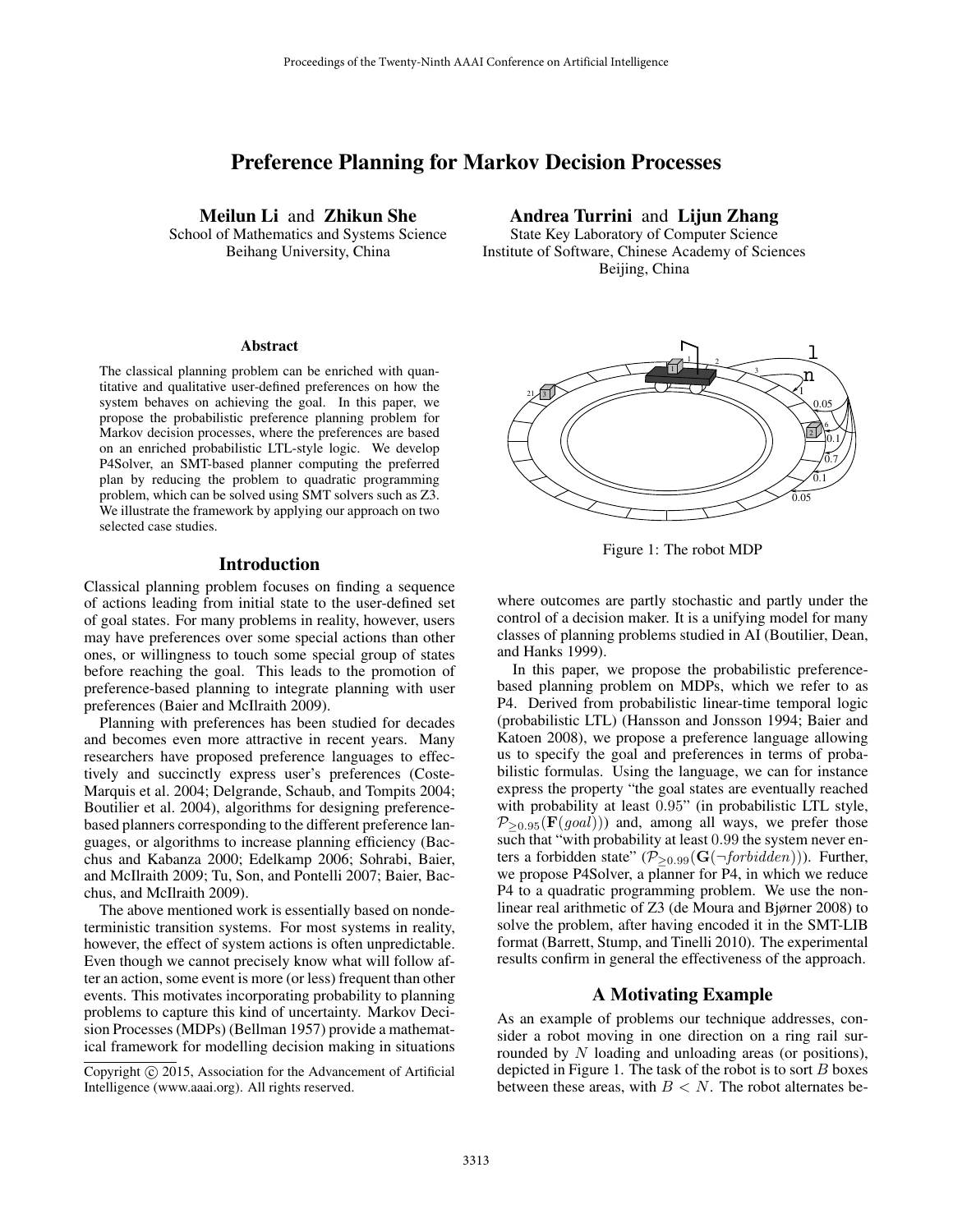tween two modes: control  $(model(c))$  and action  $(model(a))$ . In the control mode, the robot decides what to do next: either to move on the rail (m) or to use its arm to load/unload boxes (a). As movement, either it can go to the next area (n), or it can go quickly  $5$  areas ahead  $(1)$ ; the actual reached area depends on the distance: starting from the area  $i$ , action n reaches the area  $(i + 1) \mod N$  with probability 1 while action 1 reaches the area  $(i + 5) \mod N$  with probability 0.7, the areas  $(i+4) \mod N$  and  $(i+6) \mod N$  with probability 0.1 each, and the areas  $(i + 3) \mod N$  and  $(i + 7) \mod N$ with probability  $0.05$  each. When the robot faces an area i containing a box  $j$  and it is in action mode, it can pick it up  $(p(j, i))$  so that it can later drop  $(d(j, t))$  it in the target area  $t$ , if such area is empty. Both operations succeed with probability 0.95. Only one box can be carried at a time. Possible user preferences are that the robot moves quickly at least once, that it drops box 1 somewhere, that a box is never picked up and dropped in the same area, and so on.

## Preliminaries

In this section we introduce *Markov Decision Processes* (MDPs) (Bellman 1957) as our model. We fix  $\Sigma$  as the finite set of *atomic propositions*. Each state in the MDP is *labelled* with only the atomic propositions that are satisfied in this state<sup>1</sup>. State evolves to other states as the result of performing actions that probabilistically decide the state to transfer to. The formal definition of MDP is as follows.

**Definition 1** *A* Markov Decision Process *is a tuple*  $M =$  $(S, L, Act, \overline{s}, P)$  *where* 

- S *is a finite set of states,*
- $L: S \to 2^{\Sigma}$  *is a* labeling function,
- Act *is a finite set of* actions*,*
- $\bar{s} \in S$  *is the* initial state, *and*
- P:  $S \times Act \rightarrow Dist(S)$  *is the transition probability func*tion *where by* Dist(S) *we denote the set of probability distributions over* S*.*

For example,  $robotAt(2)$  is the atomic proposition holding whenever the robot is in area 2. To simplify the exposition, we use the special action  $\perp$  to model the stopping of the computation; for each state  $s \in S$ ,  $P(s, \perp) = \delta_s$  where  $\delta_s$ is the Dirac distribution assigning probability 1 to s. We denote by  $Act(s)$  the set of possible actions from state s. Note that for each s,  $Act(s) \neq \emptyset$  since  $\bot \in Act(s)$ .

A *path*  $\pi$  in an MDP  $\mathcal M$  is a finite or infinite sequence of alternating states and actions  $s_0a_1s_1 \ldots$  starting from a state  $s_0$ , also denoted by  $first(\pi)$  and, if the sequence is finite, ending with a state denoted by  $last(\pi)$ , such that for each  $i > 0, a_i \in Act(s_{i-1})$  and  $P(s_{i-1}, a_i)(s_i) > 0$ . We denote the set of all finite paths for a given MDP  $\mathcal M$  by  $Paths^*_{\mathcal M}$  and the set of all finite and infinite paths by  $Paths_{\mathcal{M}}$ . We may drop the subscript  $M$  whenever it is clear from the context.

For a given path  $\pi = s_0 a_1 s_1 \dots$ , we denote by  $|\pi|$  the length of  $\pi$ , i.e., the number of actions occurring in  $\pi$ . If  $\pi$  is infinite, then  $|\pi| = \infty$ . For  $1 \leq i \leq |\pi|$ , we denote by  $action(\pi, i)$  the action  $a_i$ ; for  $0 \le i \le |\pi|$ , we denote by  $state(\pi, i)$  the state  $s_i$  and by  $suffix(\pi, i)$  the suffix of  $\pi$ starting from  $state(\pi, i)$ .

The nondeterminism of the transitions enabled by a state is resolved by a *policy*  $\chi$  based on the previous history. Formally, a policy for an MDP M is a function  $\chi: \mathit{Paths}^* \rightarrow$  $Dist(Act)$  such that for each  $\pi \in \mathit{Paths}^*, \{a \in \mathit{Act} \mid \pi\}$  $\chi(\pi)(a) > 0$  }  $\subseteq$   $Act(last(\pi))$  and if  $action(\pi, |\pi|) = \bot$ , then  $\chi(\pi) = \delta_{\perp}$ . The last condition ensures that no action except  $\perp$  can be chosen after the stop action  $\perp$  has occurred.

Given an MDP  $\mathcal{M}$ , a policy  $\chi$  and a state s induce a probability distribution over paths as follows. The basic measurable events are the cylinder sets of finite paths, where the cylinder set of  $\pi$ , denoted by  $C_{\pi}$ , is the set  $\{\pi' \in Paths \mid$  $\pi \leq \pi'$  where  $\pi \leq \pi'$  means that the sequence  $\pi$  is a prefix of the sequence  $\pi'$ . The probability  $\mu_{\chi,s}$  of a cylinder set  $C_{\pi}$ is defined recursively as follows:

$$
\mu_{\chi,s}(C_{\pi}) = \begin{cases}\n0 & \text{if } \pi = t \text{ for a state } t \neq s, \\
1 & \text{if } \pi = s, \\
\mu_{\chi,s}(C_{\pi'}) \cdot \chi(\pi')(a) \cdot \text{P}(last(\pi'), a)(t) \\
\text{if } \pi = \pi' at.\n\end{cases}
$$

Standard measure theoretical arguments ensure that  $\mu_{\chi,s}$  extends uniquely to the  $\sigma$ -field generated by cylinder sets. Given a finite path  $\pi$ , we define  $\mu_{\chi,s}(\pi)$  as  $\mu_{\chi,s}(\pi)$  =  $\mu_{\chi,s}(C_\pi) \cdot \chi(\pi)(\perp)$ , where  $\chi(\pi)(\perp)$  is the probability of terminating the computation after  $\pi$  has occurred. The definition could be extended to a set of finite paths: given a set of finite paths B, we define  $\mu_{\chi,s}(\mathcal{B})$  as  $\mu_{\chi,s}(\mathcal{B}) = \sum_{\pi \in \mathcal{B}} \mu_{\chi,s}(\pi)$ .

As an example of path and its probability, consider the path  $\pi = s_0 \text{ms}_1 1 s_2 \text{as}_3 \text{p}(2, 4) s_4$  relative to the robot, where each action is chosen by the policy with probability 1 and the states have the following meaning:

| State          |   | Robot at Mode CarryBox Box 2 at |  |  |
|----------------|---|---------------------------------|--|--|
| $s_0$          |   |                                 |  |  |
| S <sub>1</sub> | m |                                 |  |  |
| $s_2$          | c |                                 |  |  |
| $s_3$          | а |                                 |  |  |
| $s_4$          | c |                                 |  |  |
|                |   |                                 |  |  |

The probability of  $\pi$  is  $1 \cdot 1 \cdot 1 \cdot 1 \cdot 1 \cdot 1 \cdot 1 \cdot 1 \cdot 0.95 = 0.095$ .

## Probabilistic Preference Planning Problem

In this section we present the Probabilistic Preference Planning Problem (P4). This is the extension of the classical preference-based planning problem to probabilistic settings. In P4, preference formulas and goal formulas are described with probability, and both are based on the concept of property formula.

**Definition 2** *The syntax of a* property formula  $\varphi$  *is defined as follows:*

$$
\varphi ::= p \mid \neg \varphi \mid \varphi \land \varphi \mid \mathbf{final}(\varphi) \mid \mathbf{occ}(a)
$$

$$
\mid \mathbf{X}(\varphi) \mid \mathbf{U}(\varphi, \varphi) \mid \forall x(\varphi)
$$

*where*  $p \in \Sigma$  *is an atomic proposition and*  $a \in Act$ *. x is a variable that can appear only in the terms p and a of*  $\operatorname{occ}(a)$ *.* 

<sup>&</sup>lt;sup>1</sup>In (Bienvenu, Fritz, and McIlraith 2011), fluents and nonfluent relational formulas are used for characterizing state properties. The former are of the form  $f(s, x_0, x_1, ...)$  whose value depends on the assignment of variables  $x_i$  in the state s, while the latter do not depend on the state s.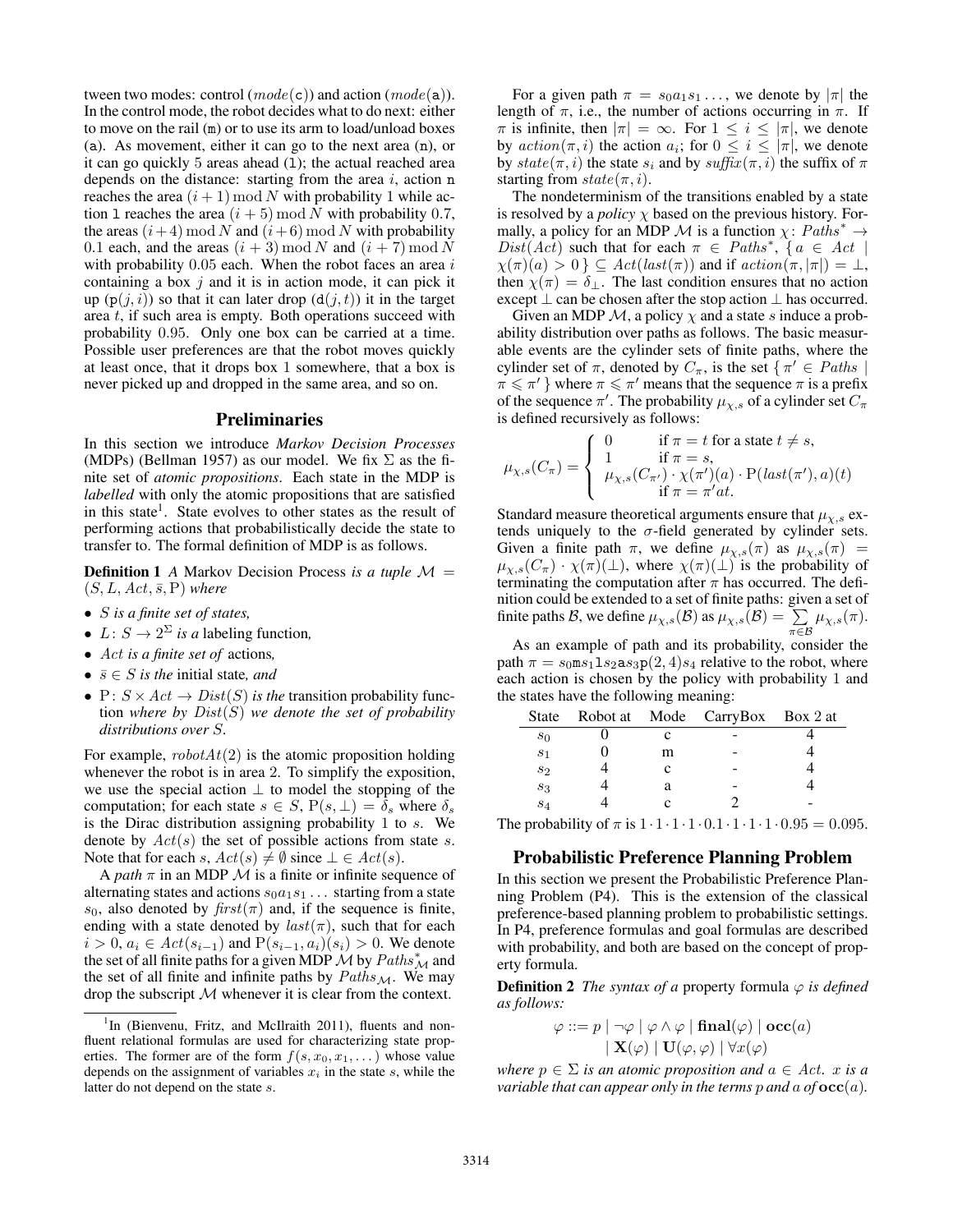Throughout the paper, we use standard derived operators such as  $\varphi \lor \psi = \neg(\neg \varphi \land \neg \psi)$ , True =  $p \lor \neg p$ , False =  $\neg$ True,  $\mathbf{F}(\varphi) = \mathbf{U}(\text{True}, \varphi), \mathbf{G}(\varphi) = \neg \mathbf{F}(\neg \varphi), \varphi \Rightarrow$  $\psi = \neg \varphi \vee \psi$ , and  $\exists x(\varphi) = \neg \forall x(\neg \varphi)$ .

Remark 1 *We allow the property formula to express metadescription of atomic propositions with variables and their domains. Take the sorting robot as an example, if we have the atomic propositions carryBox* $(1)$ *, carryBox* $(2)$ *, ...,*  $carryBox(B) \in \Sigma$  to represent the fact that the robot is *carrying a specific box, we can express the property "the robot is carrying nothing" as*  $\forall x(\neg carryBox(x))$ *, and the domain of* x is dom $(x) = \{1, ..., B\}$ .

Property formulas are defined on finite paths. Given an MDP M, a path  $\pi$  and a formula  $\varphi$ , we use  $\pi \models_M \varphi$  (or  $\pi$   $\models$   $\varphi$  if M is clear from the context) to represent that the path  $\pi$  satisfies the property  $\varphi$ . The formal semantics of property formulas is defined inductively as follows:

 $\pi \models p$  if  $p \in L(first(\pi))$  $\begin{array}{ll}\n\pi \models \neg \varphi & \text{if } \pi \not\models \varphi \\
\pi \models \varphi \land \psi & \text{if } \pi \models \varphi\n\end{array}$ if  $\pi \models \varphi$  and  $\pi \models \psi$  $\pi \models \textbf{final}(\varphi)$  if  $last(\pi) \models \varphi$  $\pi \models \mathbf{X}(\varphi)$  if  $\text{suffix}(\pi, 1) \models \varphi$  $\pi \models \mathbf{U}(\varphi, \psi)$  if  $\pi \models \psi$  or  $\pi \models \varphi \wedge \mathbf{X}(\mathbf{U}(\varphi, \psi))$  $\pi \models \mathbf{occ}(a)$  if  $action(\pi, 1) = a$  $\pi \models \forall x(\varphi)$  $\bigwedge_{v \in \text{dom}(x)} \varphi[x \to v]$ 

where  $dom(x)$  is the domain of x and  $\varphi[x \to v]$  represents the formula where all free occurrences of x in  $\varphi$  have been replaced by  $v \in \text{dom}(x)$ .

The formula  $\operatorname{occ}(a)$  holds on  $\pi$  if the *first* action of  $\pi$  is a. Temporal operators  $\mathbf{X}(\varphi)$  and  $\mathbf{U}(\varphi, \psi)$  are defined in the standard way (Vardi 1995). The formula  $\forall x(\varphi)$  holds if  $\varphi$ holds on  $\pi$  for all assignments of x in dom(x), where x is a variable appearing in  $\varphi$ .

Example 1 *Requiring that the robot never drops a box in the same position it has picked it up can be expressed as*  $\forall b(\forall z(\mathbf{G}(\mathbf{occ}(p(b, z))) \Rightarrow \neg \mathbf{F}(\mathbf{occ}(d(b, z))))))$ *. The LTL formula*  $\forall p(\mathbf{G}(robotAt(p) \land \mathbf{occ}(1) \Rightarrow \mathbf{X}(\neg robotAt(p))))$ *means that the robot never goes to its starting area while doing a quick movement.*

Along with the definition of property formulas, we denote by  $\mathcal{P}_J(\varphi)$  the *probabilistic property*, where  $J \subseteq [0,1]$  is a closed interval. Given an MDP  $\mathcal{M}, s \in S$ , and a policy  $\chi$ ,  $s \models_M^{\chi} \mathcal{P}_J(\varphi)$  ( $s \models \mathcal{P}_J(\varphi)$  for short if  $\chi$  and  $\mathcal{M}$  are clear from the context) if  $\mu_{\chi,s}(\{\pi \in \mathit{Paths}_{\mathcal{M}}^* \mid \pi \models \varphi\}) \in J$ .

For defining the preference formula, we assume a total order  $\ll$  on the subset of probabilistic properties. For two probabilistic properties  $\psi_1$  and  $\psi_2$ , we say that  $\psi_1$  is *more preferred* than  $\psi_2$  if and only if  $\psi_1 \ll \psi_2$ . We now define preference formula using  $\mathcal{P}_J(\varphi)$  and  $\ll$ .

**Definition 3** *A* preference formula  $\Phi_P$  *is of the form*  $\psi_1 \ll$  $\psi_2 \ll \cdots \ll \psi_k$ , where each  $\psi_i$  ( $0 < i \leq k$ ) is a probabilis*tic property,*  $\psi_k = \mathcal{P}_{[1,1]}(\text{True})$ *, and for each*  $m, n \leq k$ *,*  $m < n$  *implies*  $\psi_m \ll \psi_n$ .

Definition 3 assigns the order of probabilistic properties that corresponds to the appearance order of them. Earlier a formula appears, the more preferred it is. The formula  $P_{[1,1]}$ (True) means no preference and it is the least preferred one. With this notion we introduce the preference planning problem for the probabilistic setting:

Definition 4 *A* Probabilistic Preference Planning Problem *(P4) is a tuple*  $(M, \Phi_G, \Phi_P)$  *where M is an MDP*,  $\Phi_G$  *is a* goal formula *which is a probabilistic property of the form*  $\Phi_G = \mathcal{P}_{J_g}(\textbf{final}(\gamma))$  where  $\gamma$  is a property formula, and  $\Phi_P = \psi_1 \ll \psi_2 \ll \cdots \ll \psi_k$  is a preference formula.

*A* solution *to a P4 problem is a policy*  $\chi$  *such that*  $\bar{s} \models^{\chi}_{\mathcal{M}} \mathcal{P}_{J_g}(\mathbf{final}(\gamma))$ . An optimal solution *to a P4 is a solution*  $\chi^*$ 

 $s$ uch that there exists  $i \in \{1, \ldots, k\}$  such that  $\bar{s} \models^\chi_\mathcal{M} \psi_i$  and *for each*  $0 < j < i$  *and each solution*  $\chi$ ,  $\bar{s} \not\models^{\chi}_{\mathcal{M}} \psi_j^{\chi}$ .

Since we assume that  $\psi_k = \mathcal{P}_{[1,1]}(\text{True})$ , we have that an optimal solution for  $(M, \Phi_G, \Phi_P)$  exists whenever there is a policy  $\chi$  such that  $\bar{s} \models_M^{\chi} \overline{P}_{J_g}(\textbf{final}(\gamma))$ . We remark that different optimal solutions may exist.

We can extend P4 to General Preference Formulas (Bienvenu, Fritz, and McIlraith 2011) by decorating preference formulas with values taken from a totally ordered set  $(V, \triangleleft)$ and by defining  $\ll$  according to  $\leq$ .

## Planning Algorithm for P4

In this section we introduce a planner P4Solver to solve P4. To compute the optimal solution to a P4 problem, we start with the most preferred formula  $\psi_1$ . If we find a solution, then it is an optimal solution to this P4. If we fail to reach a solution, we continue with the next preferred formula, and after we have enumerated all the property formulas, we conclude that P4 has no solution. As said before, this happens only when the goal formula cannot be satisfied. The scheme is shown in Algorithm 1.

| <b>Algorithm 1 P4Solver</b>                                                      |
|----------------------------------------------------------------------------------|
| <b>Input:</b> MDP model M, preference formula $\Phi_P$ , goal for-               |
| mula $\Phi_G$                                                                    |
| <b>Output:</b> An optimal policy $\chi^*$                                        |
| 1: Parse $\Phi_P$ to the form $\Phi_P = \psi_1 \ll \psi_2 \ll \cdots \ll \psi_k$ |
| 2: $\chi^* = \emptyset$                                                          |
| 3: for $i = 1$ to k do                                                           |
| 4: $\chi^* = PolFinder(\psi_i, \Phi_G, \mathcal{M})$                             |
| 5: if $\chi^* \neq \emptyset$ then                                               |
| <b>return</b> $(\chi^*, i)$<br>6:                                                |
| 7: return unsatisfiable                                                          |
|                                                                                  |

The procedure *PolFinder* is the core of the algorithm. It translates P4 to a quadratic programming problem based on the concept of progression of property formula.

**Definition 5** Given a property formula  $\varphi$ , a state s, and an *action* a, the progression  $\rho_a^s(\varphi)$  *of*  $\varphi$  *from s* through a *is defined as follows.*

$$
\rho_a^s(p) = \begin{cases} \textbf{True} & \text{if } s \models p \\ \textbf{False} & \text{otherwise} \end{cases}
$$
\n
$$
\rho_a^s(\neg \varphi) = \neg \rho_a^s(\varphi)
$$
\n
$$
\rho_a^s(\varphi_1 \lor \varphi_2) = \rho_a^s(\varphi_1) \lor \rho_a^s(\varphi_2)
$$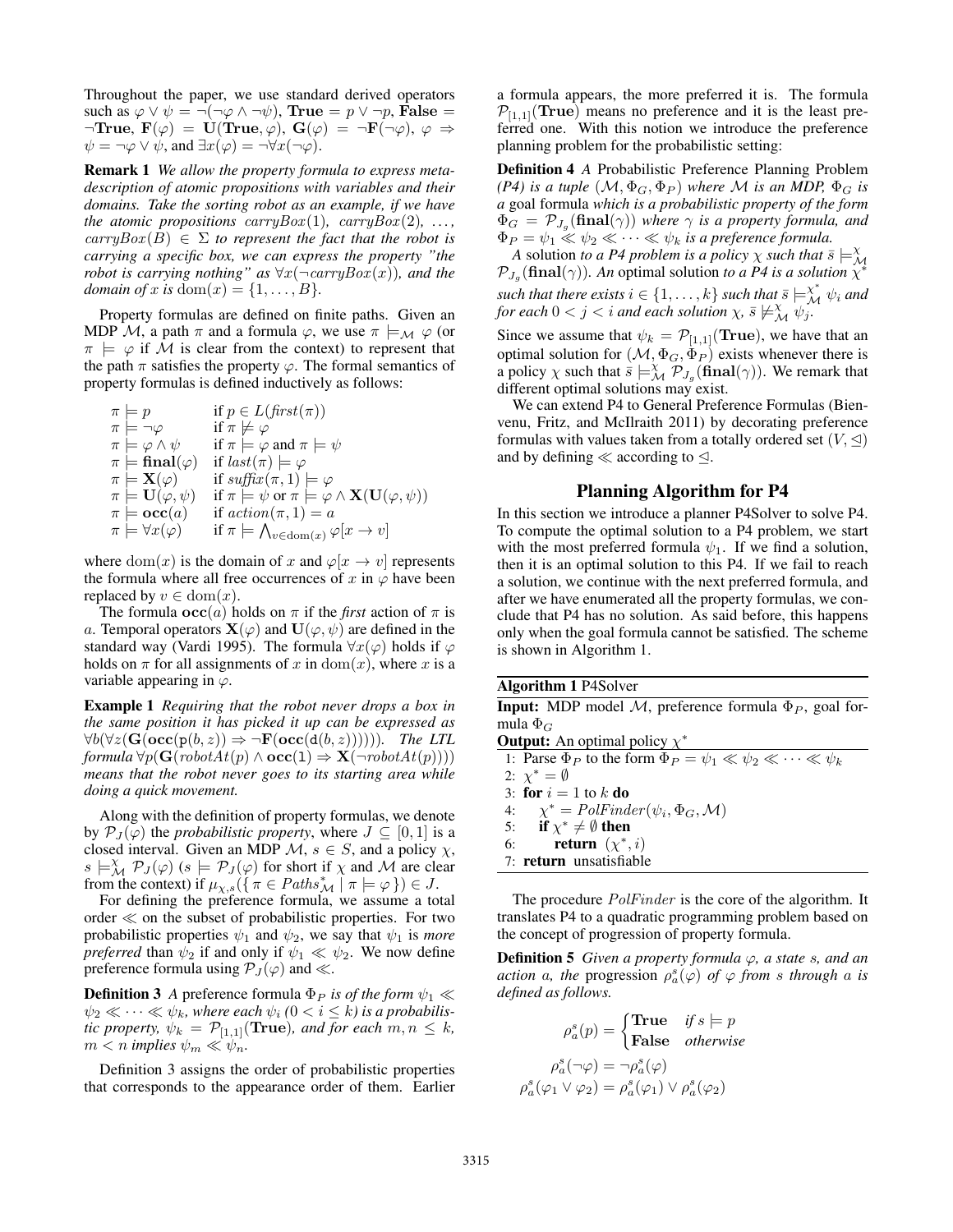$$
\rho_a^s(\textbf{final}(\varphi)) = \begin{cases} \textbf{final}(\varphi) & \textit{if } a \neq \bot \\ \textbf{True} & \textit{if } a = \bot \textit{ and } s \models \rho_{\perp}^s(\varphi) \end{cases}
$$

$$
\rho_a^s(\mathbf{X}(\varphi)) = \begin{cases} \varphi & \textit{if } a \neq \bot \\ \textbf{False} & \textit{otherwise} \end{cases}
$$

$$
\rho_a^s(\mathbf{U}(\varphi_1, \varphi_2)) = \begin{cases} \rho_a^s(\varphi_2) \lor (\rho_a^s(\varphi_1) \land \mathbf{U}(\varphi_1, \varphi_2)) \\ \rho_a^s(\varphi_2) & \textit{if } a \neq \bot \\ \rho_{\perp}^s(\varphi_2) & \textit{otherwise} \end{cases}
$$

$$
\rho_a^s(\textbf{occ}(a')) = \begin{cases} \textbf{True} & \textit{if } a' = a \\ \textbf{False} & \textit{otherwise} \end{cases}
$$

$$
\rho_a^s(\forall x(\varphi)) = \bigwedge_{v \in \text{dom}(x)} \rho_a^s(\varphi[x \to v])
$$

Note that we can simplify the resulting progressed formula with the basic rules of Boolean logic: if  $\rho_a^s(\varphi_2)$  reduces to True, then we can simplify  $\rho_a^s(\mathbf{U}(\varphi_1, \varphi_2))$  =  $\rho_a^s(\varphi_2) \vee (\rho_a^s(\varphi_1) \wedge \mathbf{U}(\varphi_1, \varphi_2))$  to **True** as well.

Intuitively, the progression of a formula  $\varphi$  from s through a is a new property formula that says which parts of  $\varphi$  are still to be satisfied after reaching  $s$  and performing  $a$ . When we are in a state s along a path  $\pi$ , the sequence of progressed formulas encodes what it has been already satisfied while reaching s and what the remainder of  $\pi$  has to satisfy from s, so that  $\pi \models \varphi$ . Once we reach the end of the path, the last progressed formula can be definitely decided, and this is exactly the satisfaction of  $\pi$  of the original formula  $\varphi$ .

Theorem 1 *Let* π *be a path, then*

$$
\pi \models \varphi \Leftrightarrow \begin{cases} \pi \models \rho_{\perp}^{first(\pi)}(\varphi) & \text{if } |\pi| = 0, \\ \text{suffix}(\pi, 1) \models \rho_{action(\pi, 1)}^{first(\pi)}(\varphi) & \text{otherwise.} \end{cases}
$$

The proof is a minor adaptation of the one in (Bienvenu, Fritz, and McIlraith 2011). Note that the value of  $\rho_a^s(\varphi)$  may remain unknown until we reach the last state of the path.

Example 2 *Take the rail robot example and assume that we want to check whether the robot moves quickly at least once on the path*  $\pi = s_0 p(1, 0) s_1 n s_2 1 s_3$ *, represented by the property formula*  $\mathbf{F}(\mathbf{occ}(1))$ *. At first we cannot decide whether*  $\pi$   $=$  **F**( $\text{occ}(1)$ ) *since* **F**( $\text{occ}(1)$ )  $\neq$  **True**. *So we use the information of*  $s_0$  *and action*  $p(1, 0)$  *and*  $get\ \rho_{\mathbf{p}(1,0)}^{s_0}(\mathbf{F}(\mathbf{occ}(1)))=\rho_{\mathbf{p}(1,0)}^{s_0}(\mathbf{occ}(1))\lor\mathbf{F}(\mathbf{occ}(1))=$  ${\bf False} \vee {\bf F}({\bf occ}(1)) = {\bf F}({\bf occ}(1)),$  since  ${\bf p}(1,0) \neq 1$ *. Now* we need to check whether  $\textit{suffix}(\pi,1) \models \rho_{\texttt{P1},0}^{\texttt{s}_0}(\textbf{F}(\textbf{occ}(1))),$ *i.e.*,  $s_1$ **n** $s_2$ **l** $s_3$   $\models$  **F**(**occ**(**l**))*. In a similar way we can iteratively attempt to match all actions of* π *to* l*, and finally get*  $\pi \models F(occ(1))$  *since the last second action is* 1 *(note that the last action is*  $\perp$  *without explicit notion on a finite path).* 

We denote by  $p_{sa}$  the probability to choose action  $a$  from state s, and by  $\mu_{\varphi}^{s}$  the probability of state s to satisfy a property formula  $\varphi$ . Formally,  $\mu_{\text{True}}^s = 1$ ,  $\mu_{\text{False}}^s = 0$ , and

$$
\mu_{\varphi}^{s} = \sum_{a \in Act(s)} p_{sa} \cdot \sum_{s' \in S} \mathbf{P}(s, a)(s') \cdot \mu_{\rho_{a}^{s}(\varphi)}^{s'}.
$$
 (1)

Note that when  $a = \perp$ ,  $p_{sa} \cdot \sum_{s' \in S} P(s, a)(s') \cdot \mu_{\rho_a^s(\varphi)}^{s'}$ <br>reduces to  $p_{s\perp} \cdot \mu_{\rho_{\perp}^s(\varphi)}^{s}$  since  $P(s, \perp) = \delta_s$ .

When solving a P4, we construct the equations iteratively for each  $\mu_{\varphi}^s$  with the form above until the progression reaches True or False so we can definitely know the probability of the formula to be 1 or 0, respectively. If there exists a solution to the corresponding set of formulas to the P4, then the values  $p_{sa}$  induce the solution of P4. So P4 can be converted into a set of non-linear equations (actually, quadratic equations) whose solution, if any, is the solution for P4. This conversion is managed by  $PolFinder$ .

 $PolFinder$ , from the initial state of  $M$ , explores the state space of M and for each newly reached pair of state and progressed formula, generates the corresponding instance of the Equation 1. In the bounded version of  $PolFinder$ , we also consider the number of past actions in the definition of Equation 1. Obviously, the correctness of P4Solver relies on the termination of  $PolFinder$ . Since we consider only finite MDPs, PolFinder terminates for sure. As complexity, for an MDP  $M$  and a property formula  $\varphi$ , the time complexity of  $PolFinder$  is linear in the size of  $M$  and double exponential in the size of  $\varphi$ .

**Theorem 2** *For a P4*  $(M, \Phi_G, \Phi_P)$ *, it has an optimal policy if and only if P4Solver returns a policy* χ <sup>∗</sup> *and the index* i *of the satisfied preference formula.*

#### Implementation

We implemented the P4Solver algorithm in Scala and delegated to Z3 (de Moura and Bjørner 2008) the evaluation of the generated quadratic programming problem. We represent each state of the MDP by the atomic propositions it is labelled with; for instance, the state of the MDP depicted in Figure 1 is represented by the atomic propositions  $robotAt(1), carryBox(1), boxAt(2, 6), boxAt(3, 21), and$  $mode(c)$ , given that the robot is in control mode.

An action  $\alpha$  is symbolically encoded as a possibly empty list of variables, a precondition, and the effects. The variables bind the condition and the effects to the state s enabling the action. The precondition is simply a property formula that has to be satisfied by the state  $s$  (or, more precisely, by the path  $\pi = s$ ) in order to have a enabled in s. The effect of  $a$  is a probability distribution mapping each target state occurring with non-zero probability to the corresponding probability value. The target states are encoded by a pair  $(R, A)$  of sets of atomic propositions: those not holding anymore  $(R)$  and those now holding (A). As a concrete example, the action  $d(b, p)$  models the drop of box b at position p: the precondition is  $mode(a) \wedge$  $robotAt(p) \wedge carryBox(b) \wedge \neg \exists b' (boxAt(b', p))$ ; the effects are  $({\{carryBox(b), mode(a)\}, {mode(c), boxAt(b, p)\}})$ with probability 0.95 and  $({{mode(a)}}, {{mode(c)}})$  with probability 0.05.

The preference and goal formulas are encoded according to the grammars in Definitions 2 and 3, and the probability intervals by the corresponding bounds.

Each state, action, and formula is uniquely identified by a number that is used to generate the variables for the SMT solver: for instance, the scheduler's choice of action 4 in state 37 is represented by the variable sched\_s37\_a4 while sched\_s37\_stop stands for the probability of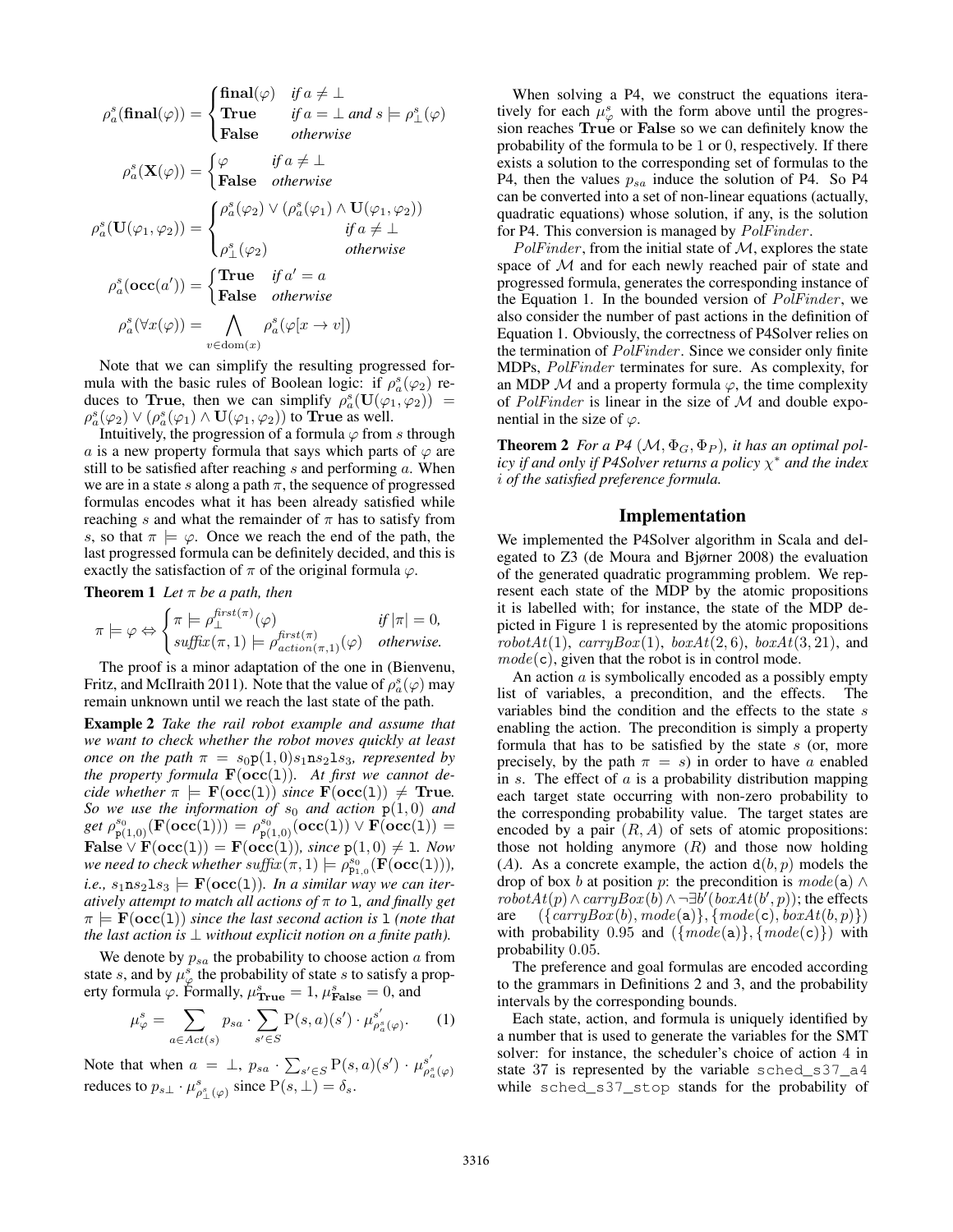| N              | B              | Property       | Nodes | $t_q$ | Vars | $t_e$ | Res |
|----------------|----------------|----------------|-------|-------|------|-------|-----|
| 5              | $\overline{c}$ | 1              | 279   | 0.06  | 333  | 0.06  | sat |
| 5              | $\overline{2}$ | $\overline{c}$ | 329   | 0.05  | 348  | 0.08  | sat |
| 5              | 2              | 3              | 1332  | 0.10  | 1764 | 0.73  | sat |
| 5              | 2              | $\overline{4}$ | 1690  | 0.09  | 1870 | 0.83  | sat |
| 6              | $\overline{c}$ | 1              | 376   | 0.06  | 453  | 0.11  | sat |
| 6              | 2              | $\overline{c}$ | 436   | 0.05  | 471  | 0.11  | sat |
| 6              | $\overline{c}$ | 3              | 2173  | 0.15  | 2884 | 1.90  | sat |
| 6              | 2              | 4              | 2707  | 0.13  | 3042 | 1.89  | sat |
| $\overline{7}$ | $\overline{c}$ | 1              | 487   | 0.07  | 591  | 0.15  | sat |
| 7              | $\overline{c}$ | $\overline{c}$ | 557   | 0.06  | 612  | 0.15  | sat |
| 7              | $\overline{c}$ | 3              | 3304  | 0.28  | 4368 | 10.21 | sat |
| 7              | 2              | 4              | 4048  | 0.20  | 4606 | 5.08  | sat |

Table 1: Performance of P4Solver: Rail Robot

| Type | Bound          | Property       | Nodes      | $t_q$ | Vars | $t_e$ | Res        |  |
|------|----------------|----------------|------------|-------|------|-------|------------|--|
| np   | $\overline{2}$ | 1              | 28         | 0.01  | 41   | 0.01  | sat        |  |
| np   | $\overline{4}$ | $\overline{c}$ | 533        | 0.08  | 268  | 1.58  | sat        |  |
| np   | 4              | 3              | 533        | 0.09  | 270  | 1.53  | sat        |  |
| np   | 4              | $\overline{4}$ | 533        | 0.06  | 265  | 1.55  | sat        |  |
| np   | 4              | 5              | 533        | 0.08  | 290  | 0.06  | sat        |  |
| np   | $\infty$       | $\mathbf{1}$   | 265        | 0.04  | 458  | 0.06  | sat        |  |
| np   | $\infty$       | $\overline{c}$ | 529        | 0.08  | 522  | 0.09  | sat        |  |
| np   | $\infty$       | 3              | -time-out- |       |      |       |            |  |
| np   | $\infty$       | $\overline{4}$ | 534        | 0.06  | 523  | 0.08  | sat        |  |
| np   | $\infty$       | 5              | 265        | 0.05  | 458  | 0.07  | sat        |  |
| pr   | 2              | 1              | 87         | 0.01  | 41   | 0.01  | unsat      |  |
| pr   | 4              | $\overline{2}$ | 6058       | 0.19  | 271  |       | —time-out— |  |
| pr   | 4              | 3              | 6058       | 0.21  | 284  |       | -time-out- |  |
| pr   | 4              | $\overline{4}$ | 6058       | 0.15  | 272  |       | —time-out— |  |
| pr   | 4              | 5              | 6058       | 0.08  | 290  | 0.09  | sat        |  |
| pr   | $\infty$       | $\mathbf{1}$   | 497        | 0.05  | 458  | 0.06  | sat        |  |
| pr   | $\infty$       | $\mathbf{2}$   | 993        | 0.09  | 522  | 0.08  | sat        |  |
| pr   | $\infty$       | 3              | time-out-  |       |      |       |            |  |
| pr   | $\infty$       | 4              | 1002       | 0.08  | 523  | 0.08  | sat        |  |
| pr   | $\infty$       | 5              | 497        | 0.04  | 458  | 0.06  | sat        |  |

Table 2: Performance of P4Solver: Dinner Domain

stopping in state 37. We encode the SMT problem by the SMT-LIB format (Barrett, Stump, and Tinelli 2010), thus we can replace Z3 with any other solver supporting such format. Moreover, it is easy to change the output format to support solvers like Redlog and Mathematica.

We have run our prototype on a single core of a laptop running openSUSE 13.1 on a Intel<sup>®</sup> Core<sup>TM</sup> i5-4200M CPU and 8Gb of RAM. The results for the rail robot and an adaptation of the dinner domain (Bienvenu, Fritz, and McIlraith 2011) are shown in Tables 1 and 2, respectively.

For the robot example, we consider  $N = 5, 6, 7$  positions and  $B = 2$  boxes and four preference formulas that require to eventually pickup or drop the boxes, placed in different areas to be sort according to the goal positions (each box  $i$  in position  $i$ ). As preferences, we have  $\mathbf{F}(\exists B(\exists P(\mathbf{occ}(p(B, P))))$  as preference 1 and 3 (with different initial states),  $\mathbf{F}(\exists B(\exists P(\mathbf{occ}(d(B, P))))$  as preference 2, and  $\mathbf{F}(\exists P(\mathbf{occ}(d(1, P))))$  as preference 4. The initial state relative to preference 4 has  $boxAt(1, 1)$ , so the preference requires to drop the box even if this action is not needed to reach the goal (asking for  $boxAt(1, 1)$  as well).

The goal has to be satisfied with probability in  $[0.75, 1]$ and the preference with probability in  $[1, 1]$ . The remaining columns in the table show the number of nodes (state, formula) of the MDP we generated, the time  $t<sub>q</sub>$  spent by Scala to generate the SMT problem, the number of variables in the problem, the time  $t_e$  used by Z3 to solve the problem, and whether the problem is satisfiable.

For the dinner domain example, we consider two types of a simplified version, where we have removed some of the foods available for dinner: "np" for the non-probabilistic version and "pr" for the probabilistic one. In the former all actions reach a single state, in the latter an action may have no effect with non-zero probability. In the column "Bound" we show the bound on the length of the paths we used to construct the model: in some cases, the resulting model is so large to take too much time to be generated (30 seconds) or solved (30 minutes). We marked these cases with "—time-out—". We are at home with the kitchen clean as initial state, and our goal state is to be at home, sated, and with the kitchen clean. As preferences, let  $\varepsilon$  be the formula  $\exists L(\mathbf{F}(\mathbf{occ}(eat)(pizza, L))$  and  $\iota$  be  $\mathbf{occ}(drive(home, italianRest))$ .  $\varepsilon$  is preference  $1, \varepsilon \wedge \mathbf{F}(\iota)$ is preference 2,  $\mathbf{F}(\varepsilon \wedge \iota)$  is preference 3,  $\iota \wedge \varepsilon$  is preference 4, and  $\forall L(\mathbf{occ}(drive(home, L)) \Rightarrow \mathbf{X}(at(italianRest)))$  is preference 5. Probabilities for goal and preferences are again  $[0.75, 1]$  and  $[1, 1]$ , respectively.

It is interesting to observe the "unsat" result for property 1 of the probabilistic bounded version: this is caused by the fact that the bound prevents to satisfy with enough probability the preference, while this always happens for the unbounded version since it is enough to try repeatedly the action until we reach the desired state.

# Related Work and Discussion

Related Work. The Planning Domain Definition Language (PDDL) was first proposed in (McDermott et al. 2000) and evolves with the International Planning Competition (IPC) to PDDL3 (Gerevini and Long 2005) and PPDDL (Younes et al. 2005; Younes and Littman 2004). PDDL3 is an extension of PDDL that includes temporally extended preferences described by a subset of LTL formulas, but it does not consider probabilistic aspects, so it is not feasible for modelling MDPs. PDDL3 is a quantitative preference language evaluating plans by optimizing an associated numeric objective function, while our preference language expresses the preference of the plans by defining an order on the probabilistic properties the plan has to satisfy. This order can be easily extended to quantitative preferences by associating each probabilistic property with a unique element taken from a totally ordered set, as in (Bienvenu, Fritz, and McIlraith 2011). Another difference between PDDL3 and our P4 language is that PDDL3 does not allow us to express preferences on the occurrence of actions, only a subset of temporal operators is available, and the nesting of LTL formulas is limited, while our P4 supports all them. On the other hand, PDDL3 has some features that are missing in P4: preference formulas in PDDL3 allow us to make a comparison between plans in the degree they violate the preference,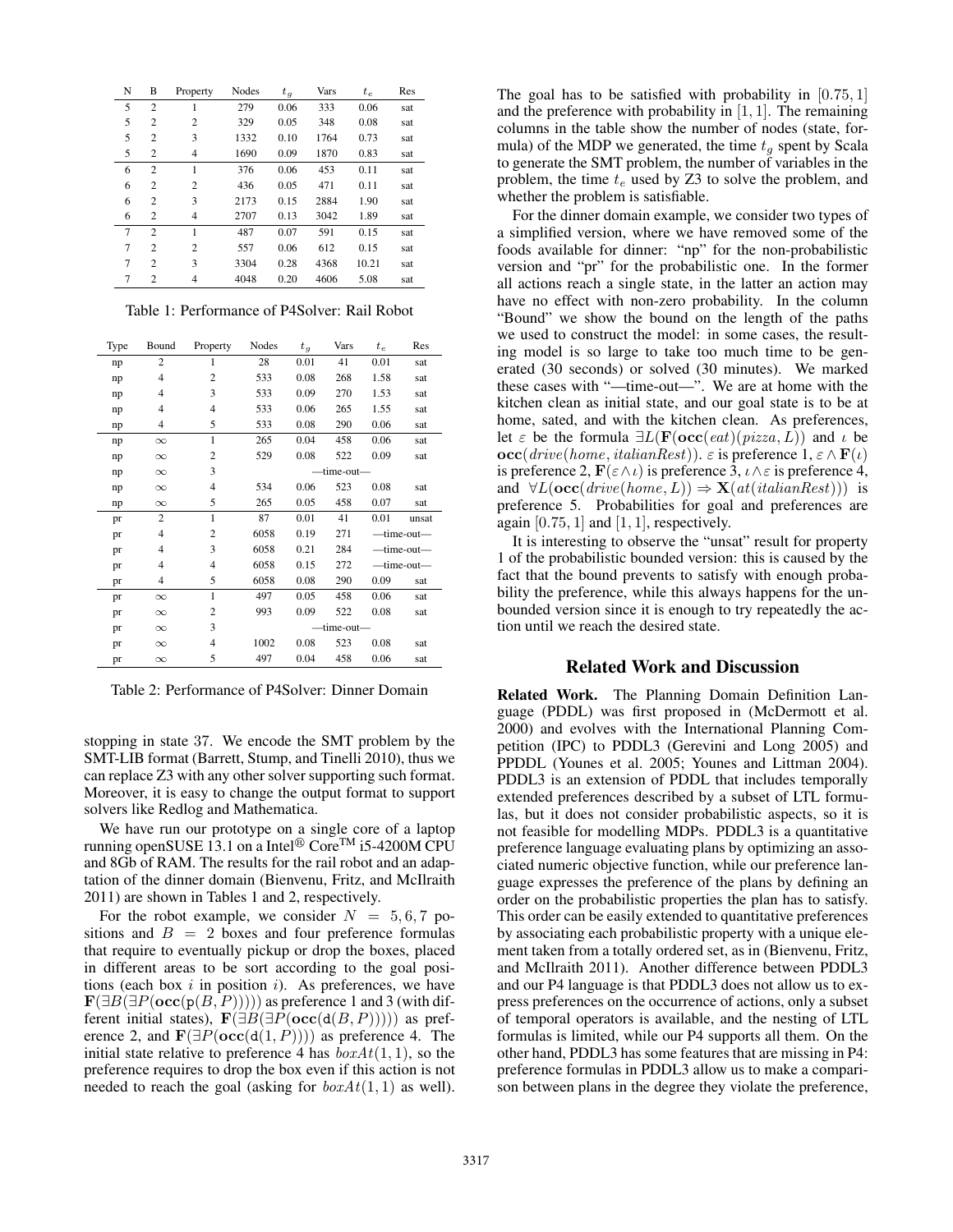by means of the value optimizing the associated numeric objective function. This quantitative information can be convenient in defining some user's preferences.

PPDDL extends PDDL with features for modelling probabilistic effects and rewards, so it can be used to model MDPs. Being based on PDDL2.1 (Fox and Long 2003), the above considerations about PDDL3 and P4 apply also to PPDDL since the differences between PDDL2.1 and PDDL3 are only on derived predicates and constraints.

PP and LPP are noteworthy preference languages related to our work. PP was proposed in (Son and Pontelli 2004) with an answer set programming implementation. LPP was proposed in (Bienvenu, Fritz, and McIlraith 2011) together with a bounded best-first search planner PPLAN. The property formula in this paper and Trajectory Property Formula (TPF) of LPP inherit all features of Basic Desire Formulas (BDF) of PP: considering the preferences over states and actions with static properties, and over the trajectories with temporal properties. Both also extend PP to support first order preferences. LPP inherits General Preference of PP and extends structure of preferences with Aggregated Preference Formulas (APF) to support more complex comparison and comprehension of different preferences.

Several planners have been proposed for solving the preference planning problem in non-probabilistic systems. HPLAN-P (Baier, Bacchus, and McIlraith 2009) is a bounded planner that computes optimal plans performing at most a given number of actions. It can deal with temporally extended preferences (TEPs) by compiling them to parametrized finite automata by using the TLPlan's ability to deal with numerical functions and quantifications (Bacchus and Kabanza 2000). HPLAN-P is equipped with heuristics to prune the search space during the computation. SG-PLAN<sup>5</sup> (Hsu et al. 2007) is another search-based planner with the ability to plan with TEPs. It uses a constraint partitioning approach to split the problem of planning in sub-problems, by taking advantage of local optimal values. This permits to reduce in several cases the makespan of the plan. MIPS-XXL (Edelkamp, Jabbar, and Nazih 2006) and MIPS-BDD (Edelkamp 2006) are two well performing planners that compile the given TEPs into Büchi automata that are then synchronized with the model under consideration. MIPS-XXL targets very large systems and it combines internal weighted best-first search and external cost-optimal breadth-first search to control the pace of planning. MIPS-BDD does symbolic bread-first search on state space encoded to binary decision diagram (BDD). We refer to (Baier and McIlraith 2009) and (Bienvenu, Fritz, and McIlraith 2011) for a more comprehensive comparison.

For MDPs, there are some related works on planning. In (Boutilier, Dean, and Hanks 1999), the authors introduce many MDP-related methods and show how to unify some planning problems in such framework in AI. It presents a quantitative preference based on reward structure on MDPs and shows how to compute a plan with the means in Decision-Theoretic Planning, such as value iteration and policy iteration. To specify uncontrollable behaviours of systems, it introduces exogenous events in the MDP. As mentioned above, the preference formula defined in our

work extends probabilistic LTL. It is intuitively possible to take great advantage of the algorithms in decision-theoretic planning. Another similar work in this line is (Younes 2003), which extends PDDL for modelling stochastic decision processes by using PCTL and CSL for specifying Probabilistic Temporally Extended Goals (PTEG). It encodes many stochastic effects in PDDL and discusses the expressiveness of those effects in different kinds of MDP models. The essential difference of the above work to our framework is on the preference language. Our preference language is qualitative which could specify the properties along the sequences of behaviors, whereas the quantitative preference in (Boutilier, Dean, and Hanks 1999) can not capture those properties. And even though in (Younes 2003) PTEG is able to deal with temporal properties on real time, it lacks flexibility to express various features and can not handle preferences over actions.

Discussion. There are some other possible approaches to P4 based on model checking methods. One is to use the current planners on deterministic models: planners like MIPS-XXL, MIPS-BDD and HPLAN-P first translate the LTL formula to an automaton and then find the plan in the product. Whereas it works nicely for models without probability, this approach cannot be adapted in a straightforward way to MDPs. The main bottleneck is the fact that a "deterministic" automaton may be needed. (In the model checking community, this classical automaton approach for MDPs always involves determination, see for details (Baier and Katoen 2008).) Unfortunately, a deterministic automaton for an LTL formula is double exponential, as shown in (Courcoubetis and Yannakakis 1995). In addition, this approach faces some other challenges, such as (i) the preference formula has to be satisfied before the goal formula, (ii) the matching of the desired probability intervals for both preference and goal formulas under the same plan, and (iii) the plan is not required to maximize/minimize the probability of the formulas. Besides, our method to build the equations is an on-thefly construction of the product of LTL and MDP, wherein we avoid explicit representation of the whole product.

Another approach tries to solve P4 with current probabilistic planners capable to make plans with soft preferences. These planners support the Relational Dynamical Influence Diagram Language (RDDL) (Sanner 2010) used for the last ICAPS'11 and ICAPS'14 International Probabilistic Planner Competitions. RDDL is a uniform language to model factored MDPs and corresponding reward structures which could be regarded as quantitative preferences. It is influenced by PPDDL and PDDL3 and it is designed to be a language that is simple and uniform where the expressive power comes from the composition of simple constructs. In particular, it aims at representing problems that are difficult to model in PPDDL and PDDL. In its current specification, RDDL does not support temporal state/action goal or preferences. A direct encoding of our preference formulas in the reward structure is not obvious which we leave as future work.